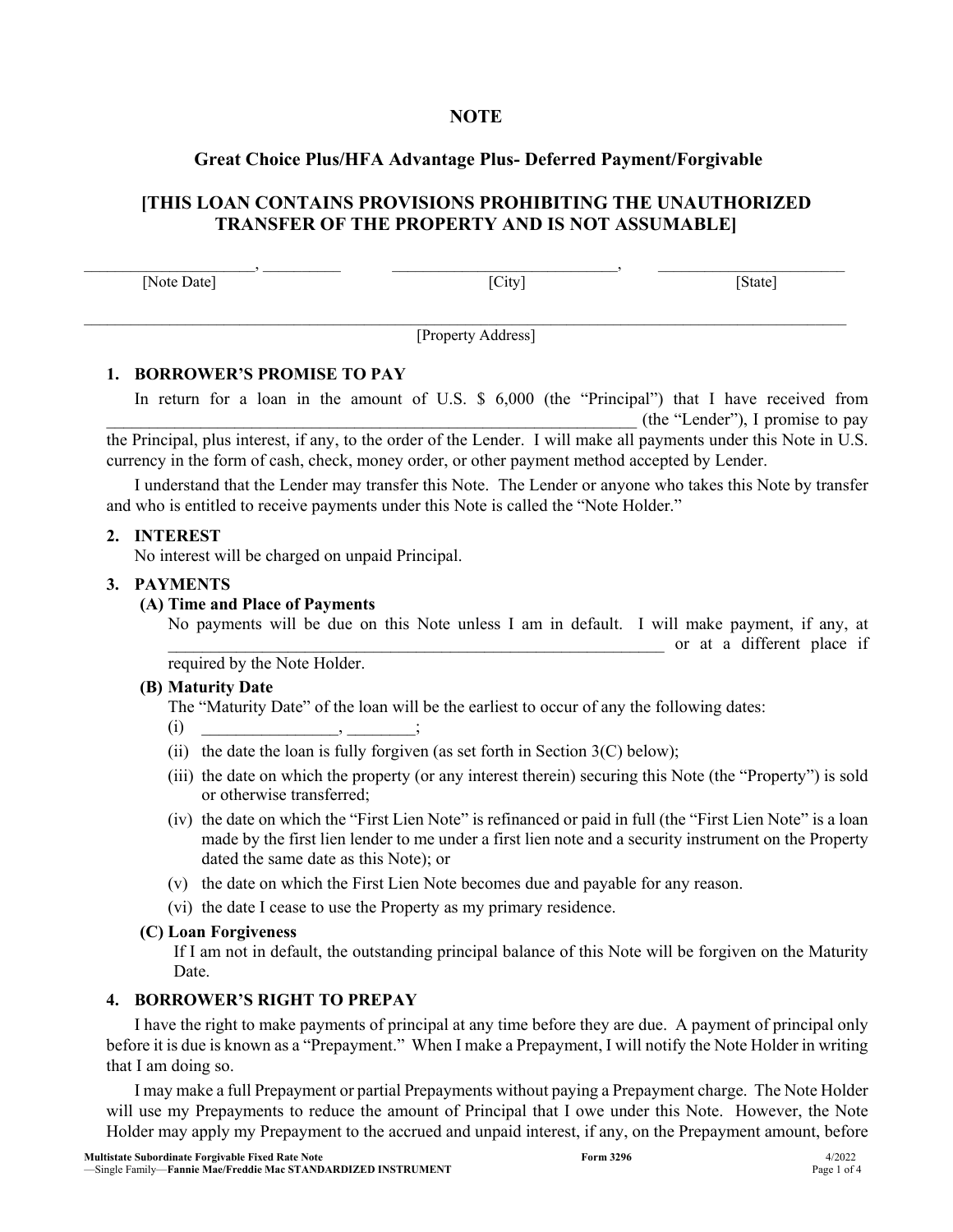applying my Prepayment to reduce the Principal amount of the Note. If I make a partial Prepayment, there will be no changes in the Maturity Date unless the Note Holder agrees in writing to those changes.

## **5. LOAN CHARGES**

If applicable law sets maximum loan charges, and that law is finally interpreted so that any interest or other loan charges collected or to be collected in connection with the loan exceed the permitted limits, then (a) any such loan charge will be reduced by the amount necessary to reduce the charge to the permitted limit, and (b) any sums already collected from me that exceeded permitted limits will be refunded to me. The Note Holder may choose to make this refund by reducing the Principal I owe under this Note or by making a direct payment to me. If a refund reduces Principal, the reduction will be treated as a partial Prepayment.

# **6. BORROWER'S FAILURE TO PAY AS REQUIRED**

## **(A) Late Charges for Overdue Payments**

 If the Note Holder has not received the full amount of any payment by the end of 15th calendar days after the date it is due, I will pay a late charge to the Note Holder. The amount of the charge will be 5% of my overdue payment.

## **(B) Default**

- I will be in default under this Note if:
- (i) I fail to comply with the terms of this Note, or
- (ii) I fail to comply with the terms of the "Security Instrument" (defined in Section 10 below) securing this Note; or
- (iii)I fail to comply with the terms of the First Lien Note or the mortgage, mortgage deed, deed of trust or security deed securing the First Lien Note.
- (iv) I cease to use the Property as my primary residence.

# **(C) Notice of Default**

 If I am in default, the Note Holder may send me a written notice telling me that if I do not pay the overdue amount by a certain date, the Note Holder may require me to pay immediately the full amount of unpaid Principal which has not been forgiven as described in Section 3(B) and all the interest, if any, that I owe on that amount and other charges due under this Note (the "Default Balance"). That date must be at least 30 days after the date on which the notice is mailed to me or delivered by other means.

# **(D) No Waiver By Note Holder**

 If I am in default and the Note Holder does not require me to pay the Default Balance immediately as described above, the Note Holder will still have the right to do so if I continue to be in default or if I am in default at a later time.

# **(E) Payment of Note Holder's Costs and Expenses**

 If the Note Holder has required me to pay the Default Balance immediately as described above, the Note Holder will have the right to be paid back by me for all of its costs and expenses in enforcing this Note to the extent not prohibited by applicable law. Those expenses include, for example, reasonable attorneys' fees and costs.

# **7. GIVING OF NOTICES**

# **(A) Notice to Borrower**

 Unless applicable law requires a different method, any notice that must be given to me under this Note will be given by delivering it, or by mailing it by first class mail, to me at the Property Address above or at a different address if I give the Note Holder a notice of my different address. I will promptly notify the Note Holder of any change to my physical address and of any change to my mailing address. Unless applicable law requires otherwise, notice may instead be sent by e-mail or other electronic communication if agreed to by me and the Note Holder in writing and if I have provided the Note Holder with my current e-mail address or other electronic address. If I have agreed with the Note Holder that notice may be given by e-mail or other electronic communication, I will promptly notify the Note Holder of any changes to my e-mail address or other electronic address.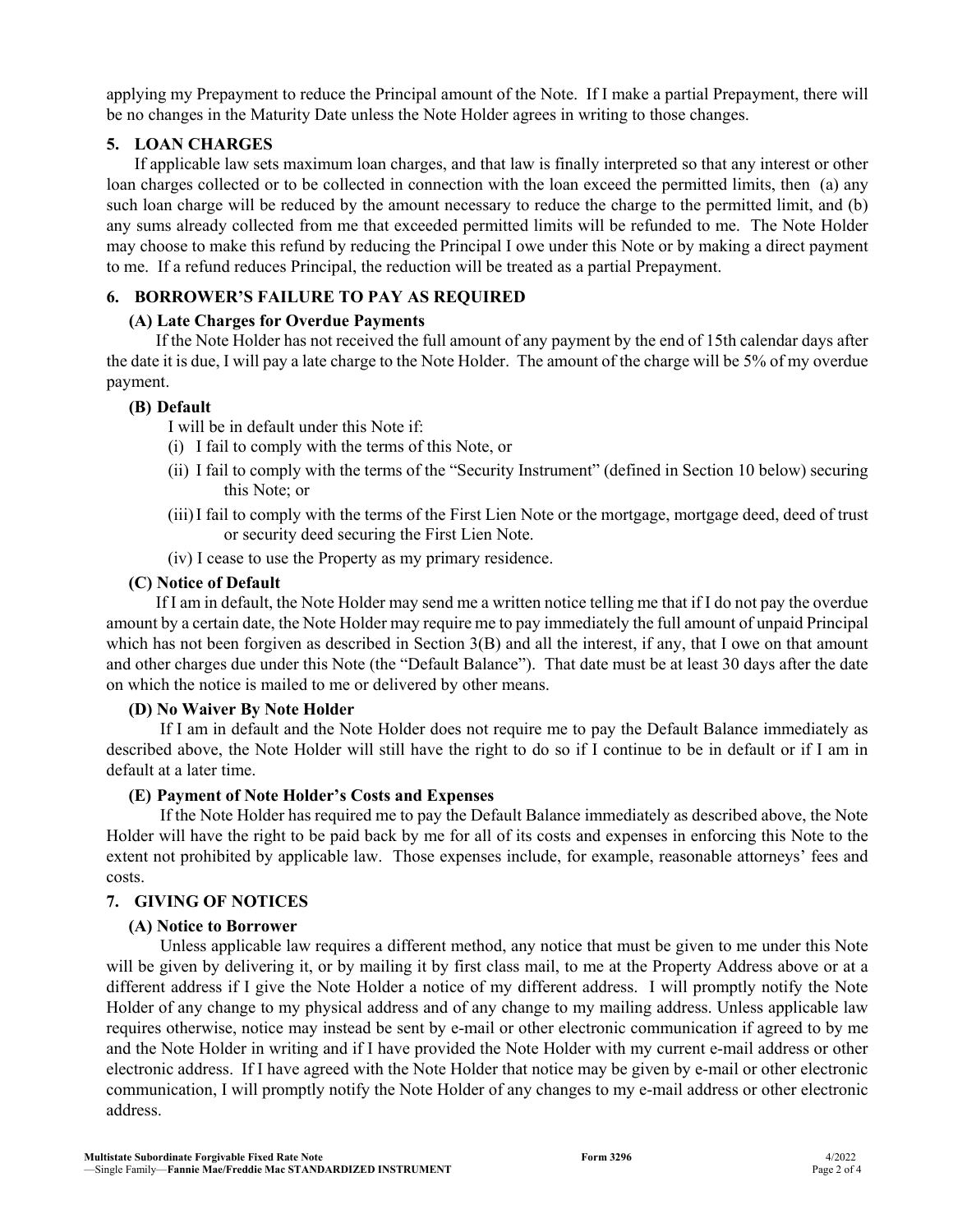#### **(B) Notice to Note Holder**

 Any notice that I must give to the Note Holder under this Note will be delivered by first class mail to the Note Holder at the address stated in Section 3(A) above or at a different address if I am given a notice of that different address.

#### **8. OBLIGATIONS OF PERSONS UNDER THIS NOTE**

If more than one person signs this Note, each person is fully and personally obligated to keep all of the promises made in this Note, including the promise to pay the full amount owed. Any person who is a guarantor, surety, or endorser of this Note is also obligated to do these things. Any person who takes over these obligations, including the obligations of a guarantor, surety, or endorser of this Note, is also obligated to keep all of the promises made in this Note. The Note Holder may enforce its rights under this Note against each person individually or against all of us together. This means that any one of us may be required to pay all of the amounts owed under this Note.

### **9. WAIVERS**

I and any other person who has obligations under this Note waive the rights of Presentment and Notice of Dishonor. "Presentment" means the right to require the Note Holder to demand payment of amounts due. "Notice of Dishonor" means the right to require the Note Holder to give notice to other persons that amounts due have not been paid.

### **10. SECURED NOTE**

In addition to the protections given to the Note Holder under this Note, a Mortgage, Mortgage Deed, Deed of Trust, or Security Deed (the "Security Instrument"), dated the same date as this Note, protects the Note Holder from possible losses that might result if I do not keep the promises that I make in this Note. That Security Instrument also describes how and under what conditions I may be required to make immediate payment of all amounts I owe under this Note. Some of those conditions are described as follows:

If all or any part of the Property or any Interest in the Property is sold or transferred (or if Borrower is not a natural person and a beneficial interest in Borrower is sold or transferred) without Lender's prior written consent, Lender may require immediate payment in full of all sums secured by this Security Instrument. However, Lender will not exercise this option if such exercise is prohibited by Applicable Law.

If Lender exercises this option, Lender will give Borrower notice of acceleration. The notice will provide a period of not less than 30 days from the date the notice is given in accordance with Section 14 within which Borrower must pay all sums secured by this Security Instrument. If Borrower fails to pay these sums prior to, or upon, the expiration of this period, Lender may invoke any remedies permitted by this Security Instrument without further notice or demand on Borrower and will be entitled to collect all expenses incurred in pursuing such remedies, including, but not limited to: (a) reasonable attorneys' fees and costs; (b) property inspection and valuation fees; and (c) other fees incurred to protect Lender's Interest in the Property and/or rights under this Security Instrument.

### **11. CERTAIN RESTRICTIONS TERMINATE ON FORECLOSURE OF HUD-INSURED FIRST MORTGAGE OR DEED OF TRUST**.

In the event of foreclosure or deed in lieu of foreclosure of a prior mortgage, mortgage deed, deed of trust, security deed, or assignment of the first deed of trust securing the First Lien Note to the Secretary of Housing and Urban Development, any provisions herein or any provisions in any other collateral agreement restricting the use of the Property or otherwise restricting the Borrower's ability to sell the Property will have no further force or effect. Any person (including their successors or assigns) receiving title to the Property through a foreclosure or deed in lieu of foreclosure of a prior mortgage, mortgage deed, deed of trust, or security deed will receive title to the Property free and clear from such restrictions.